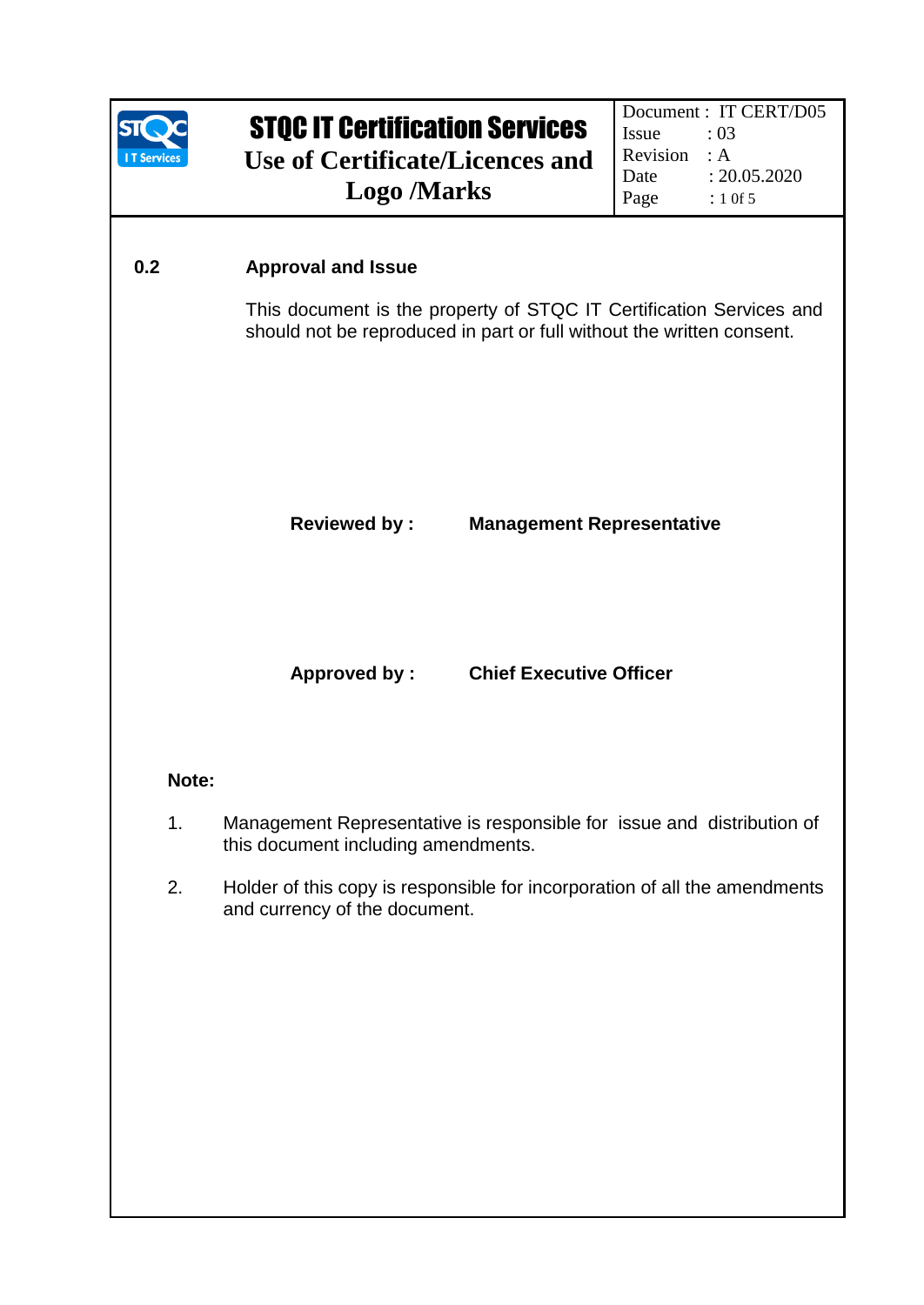

# STQC IT Certification Services

**Use of Certificate/Licences and Logo /Marks** 

Document : IT CERT/D05<br>Issue : 03 Issue Revision : A Date : 20.05.2020<br>Page : 2 of 5  $: 2 0f 5$ 

# **0.3 Amendment Record**

| <b>Amendment No.</b> | Date of<br><b>Amendment</b> | <b>Nature of Amendment</b> | Page Ref.                      |
|----------------------|-----------------------------|----------------------------|--------------------------------|
| 01                   | 01-11-2016                  | ISO27006:2015 requirements | At relevant                    |
| 02                   | 20.05.2020                  | <b>BCMS</b> added          | places<br>At relevant<br>pages |
|                      |                             |                            |                                |
|                      |                             |                            |                                |
|                      |                             |                            |                                |
|                      |                             |                            |                                |
|                      |                             |                            |                                |
|                      |                             |                            |                                |
|                      |                             |                            |                                |
|                      |                             |                            |                                |
|                      |                             |                            |                                |
|                      |                             |                            |                                |
|                      |                             |                            |                                |
|                      |                             |                            |                                |
|                      |                             |                            |                                |
|                      |                             |                            |                                |
|                      |                             |                            |                                |
|                      |                             |                            |                                |
|                      |                             |                            |                                |
|                      |                             |                            |                                |
|                      |                             |                            |                                |
|                      |                             |                            |                                |
|                      |                             |                            |                                |
|                      |                             |                            |                                |
|                      |                             |                            |                                |
|                      |                             |                            |                                |
|                      |                             |                            |                                |
|                      |                             |                            |                                |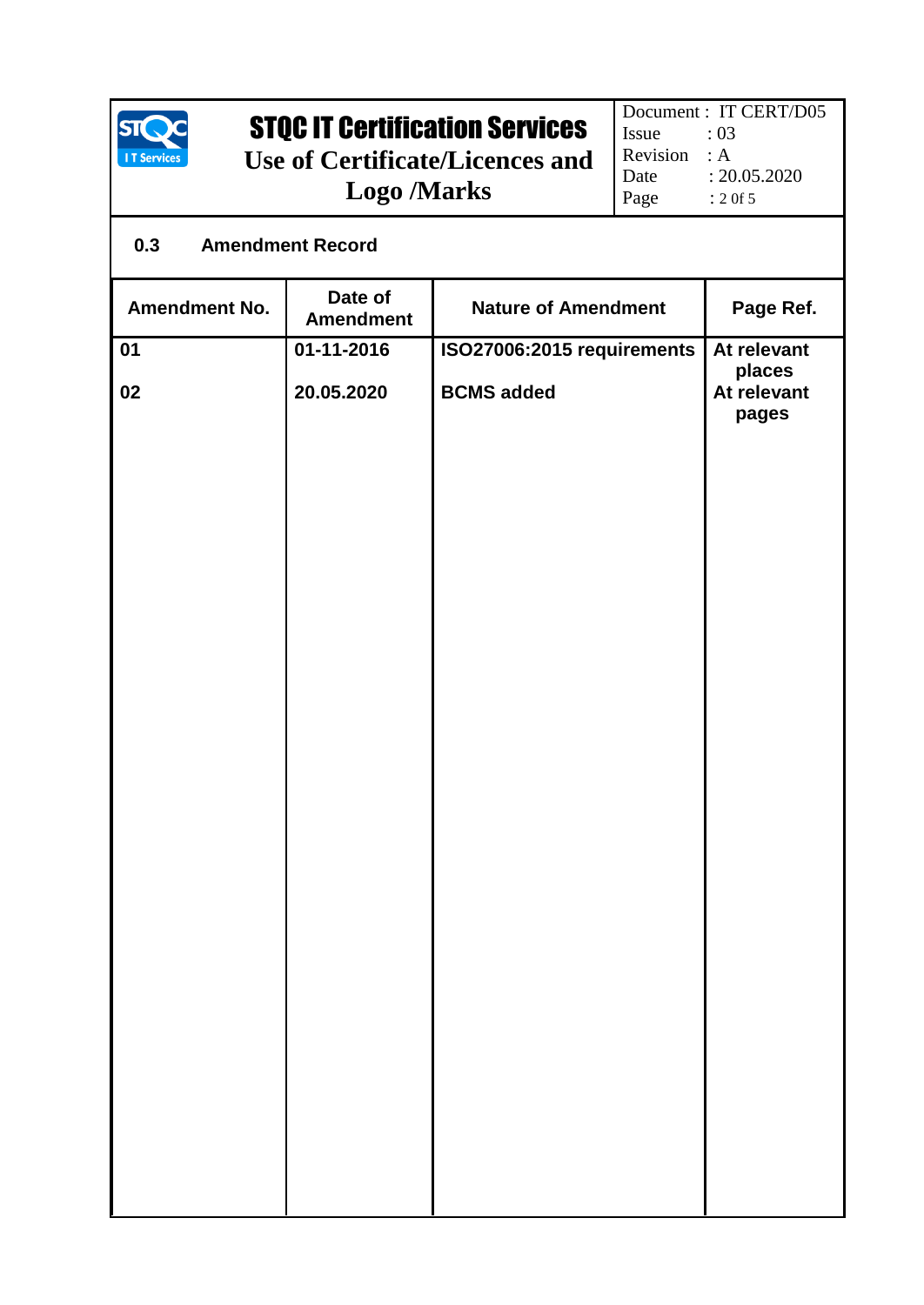

# STQC IT Certification Services

**Use of Certificate/Licences and Logo /Marks** 

#### **1.0 Purpose and Scope**

This document is intended to define and establish procedures for use of Certification Marks/Logos of STQC IT Certification Services.

#### **2.0 Responsibility**

| Assessor                 | - To monitor the correct use of Certificate/Licence<br>and Logos/Marks during surveillance/renewal visits. |
|--------------------------|------------------------------------------------------------------------------------------------------------|
| <b>Operation's Group</b> | - To verify, the form in which the approved<br>organizations intend to use the mark/logo.                  |

#### **3.0 Associated Documents**

| <b>ITCERT/D01</b> | <b>IT Manual</b>               |
|-------------------|--------------------------------|
| ITCERT/D02        | - Product (Schemes)            |
| ISMS/D01          | <b>ISMS Product Manual</b>     |
| BCMS/D01          | - BCMS Product Manual          |
| ITCERT/D07        | <b>Certification Agreement</b> |

#### **4.0 Definitions**

For the purposes of this document, the definitions contained in clause 1.3 of Doc ITCERT/D01 shall apply.

#### **5.0 Resources**

For the purposes of activities defined in this document, the personnel resources are identified in ITCERT/D03.

#### **6.0 Procedure**

- 6.1 The certification mark/logo is associated with the organisations who have been certified by STQC IT Certification Services as per the applicable requirements for their system.
- 6.2 The logo/mark can only be used under the authority of the Certification Body. Any unauthorised or misuse of the mark shall lead to suspension/withdrawl of licence and punishment as deemed necessary by the Certification Body.
- 6.3 Certification Body at the time of the certification, will inform the client about the use of logo/mark for display and publicity.
- 6.4 The certified client shall submit to the Certification Body the form in which he proposes to use the certificate of registration/licence and mark/logo.
- 6.5 The certified client shall not use the mark/logo, which mislead the information.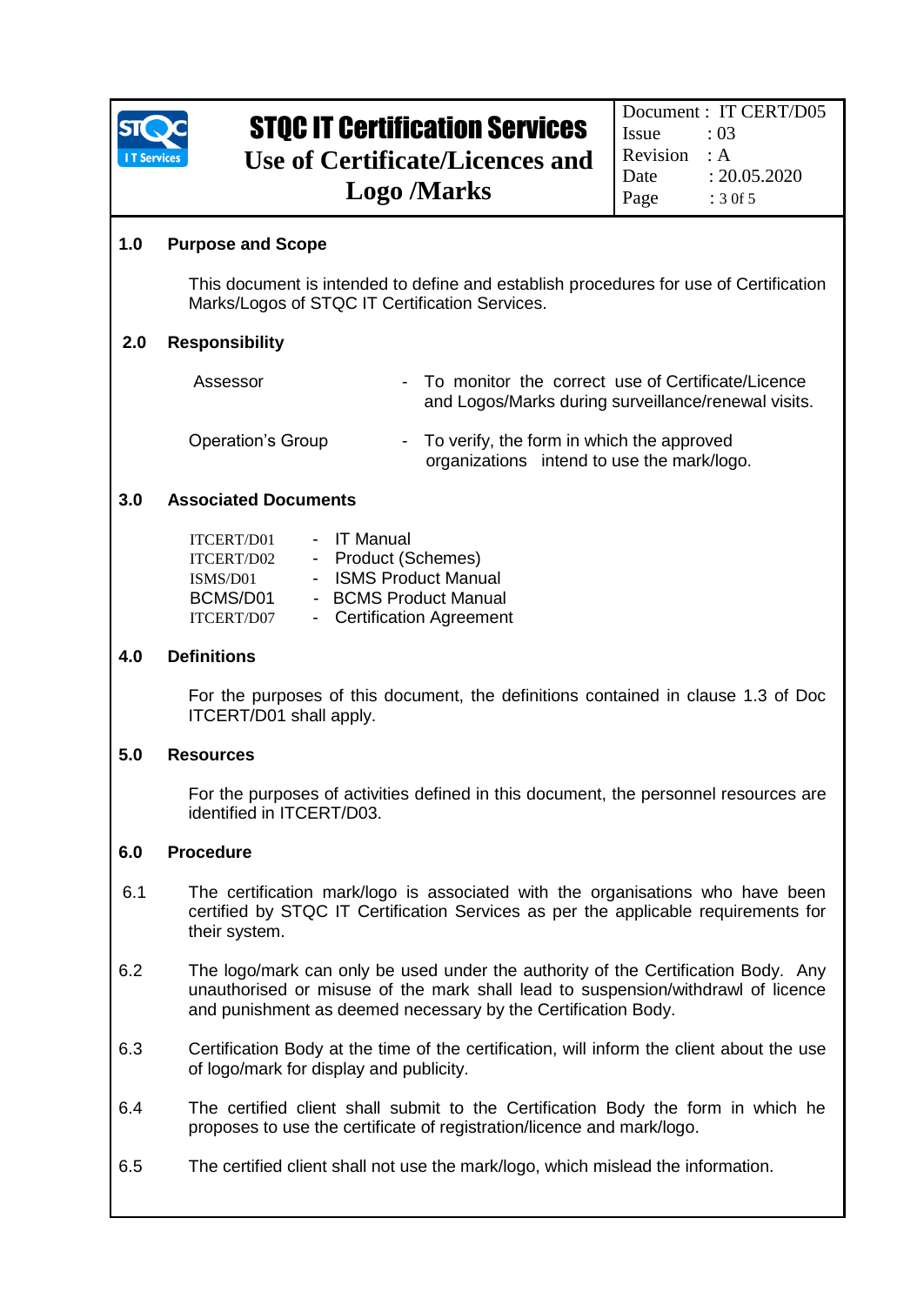

# STQC IT Certification Services **Use of Certificate/Licences and**

**Logo /Marks** 

Document : IT CERT/D05 Issue : 03 Revision : A Date : 20.05.2020 Page  $: 40f5$ 

6.6 Upon suspension or withdrawl/cancellation of certificate of registration/licence the ago/marks in all the products/publicity material to be withdrawn immediately.

### 6.7 Termination

- a) If certification is withdrawn from the organization in full the organization shall immediately cease use and distribution of any certificates, stationery and literature bearing the certification mark.
- b) If certification is withdrawn from a certified organization in respect of some of its activities the organization shall immediately cease the use and distribution of any stationery and literature bearing the certification mark, saving those which relate in whole or in part to activities which remain accredited.
- c) If certification is withdrawn from an certified organization in respect of a certification system whereby it owns and licenses a certification mark, it shall take all reasonable steps to ensure that it immediately cease use of any stationery and literature bearing the accreditation mark.
- 6.8 The extract of general conditions regarding the use of mark/logo of respective certification schemes are given below:

#### **6.8.1 Use of ISMS/BCMS Certification Logo/Mark**

The ISMS/BCMS certification logo/mark shall always appear as indicated on the certificate.

- Any of the above logo/mark can be used. The minimum size of the logo for display is not specified. However, it shall not be displayed in a size which becomes unidentifiable or unreadable to the unaided eye. Aspect ratio will always be 1:1.
- Colour combination will not be changed. No alteration shall be carried out in the image. The logo has to be used in full whenever used.
- Certification Body encourages the use of ISMS/BCMS certification logo/mark, by certified organisation in their publicity and promotion. Use of the logo shall be restricted to correspondence, advertisement and promotion relating to the certified organisation.
- The certified organisation shall identify the scope of certification to which the certificate of registration applies when using the logo in any context where the scope of registration is open to doubt.
- The logo shall not be displayed on or in association with product or packaging which contains a product, process or service supplied by the registered organisation (see also note below)
- It is not permitted to use STQC ISMS/BCMS certification mark to be applied by certified clients to laboratory test, calibration or inspection reports or certificates